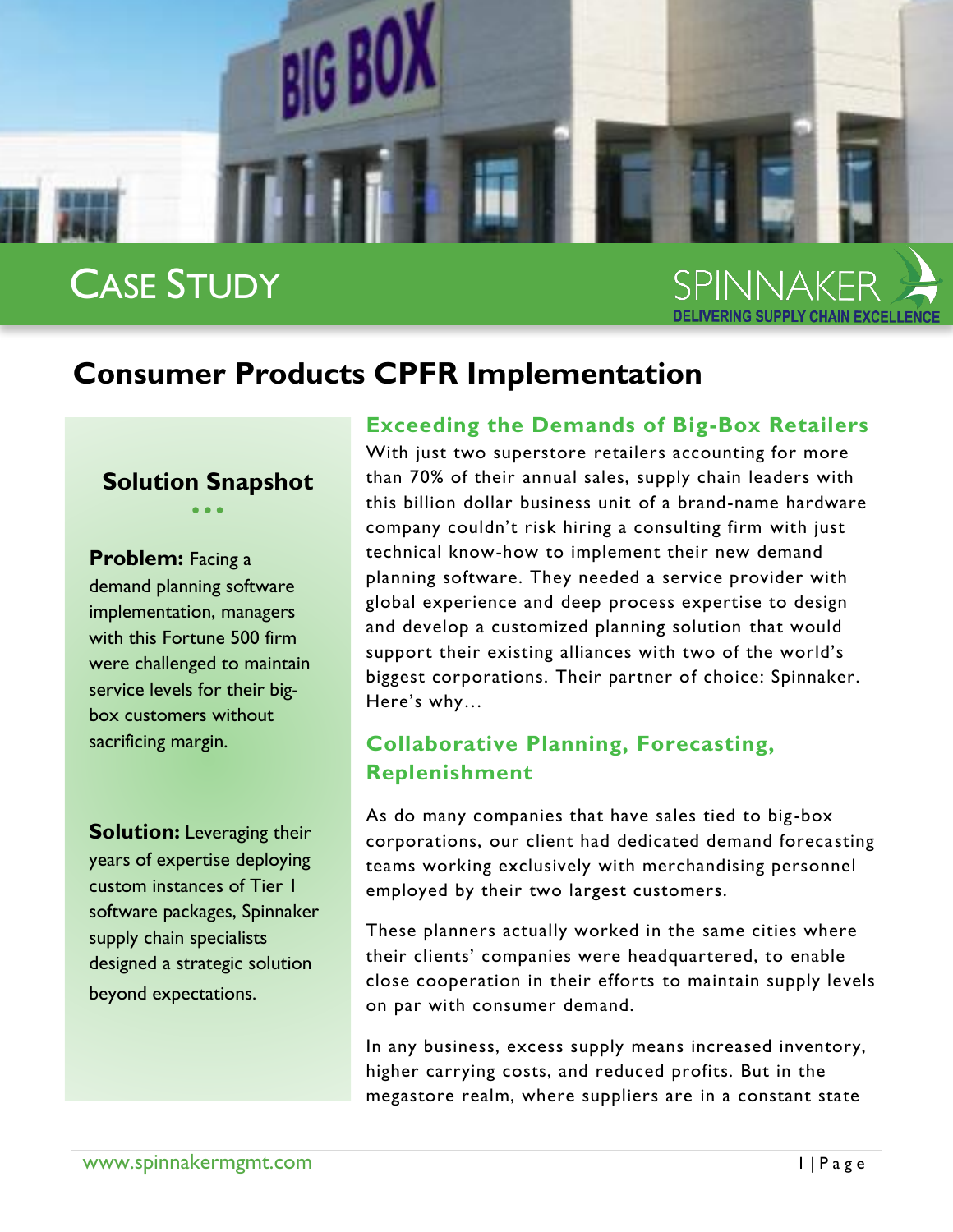of negotiation to meet retailers' demands, insufficient supply can mean stockouts, decreased service levels, and shelf-space reductions—the big-box kiss of death.

In this case, with no central planning software in use, CPFR was a labor intensive process: planners juggled massive amounts of product data downloaded in spreadsheets from retailers and eyeballed historical sales, projecting demand based on judgmental analysis of trending and seasonality. Further compounding matters was a third set of planners who managed demand for the thousands of other distributors, retailers, and builders that accounted for the remainder of our client's annual sales.

Challenged to develop essentially three software implementations, each customized to meet the requirements of the various planning groups yet all with a unified business purpose, our consultants followed Spinnaker's people—process—technology approach to come up with an ideal solution.

Leveraging their rich hands-on expertise in both supply chain best practices and planning applications, our consultants sketched out a multifaceted plan that targeted the precise needs of our client's people for flexible, effective processes powered by best-in-class technology.

#### **Strategic Solutions for a Complex Problem**

Though focusing only on U.S. distribution channels, this project had supply chain origins extending back to both Mexico and China. This made accurate demand planning—especially for big-box clients—even more imperative, since resolving shortages involved inherently long lead times, ranging from 45-60 days, and expedited manufacturing, with its ripple effect of production scheduling disruptions and increased setup costs.

Spinnaker's depth of experience proved a distinct advantage on this project as our lean team of seasoned professionals took the lead to sustain progress and drive consensus throughout the design development phase, despite limited client resources assigned to provide guidance, and the often conflicting business/integration requirements of the three planning groups.

For example, CPFR planning teams working with the two big retailers preferred to develop product forecasts based on item-level quantities at various distribution centers. The third planning group, in charge of all other channels, preferred to forecast at varying levels of granularity.

Just as suppliers shoulder the burden to improve performance for big-box clients, so too did Spinnaker shoulder the burden to deploy resources beyond the scope of this project to develop, configure, and deploy effective planning solutions despite a restrictive, milestone-based time frame.